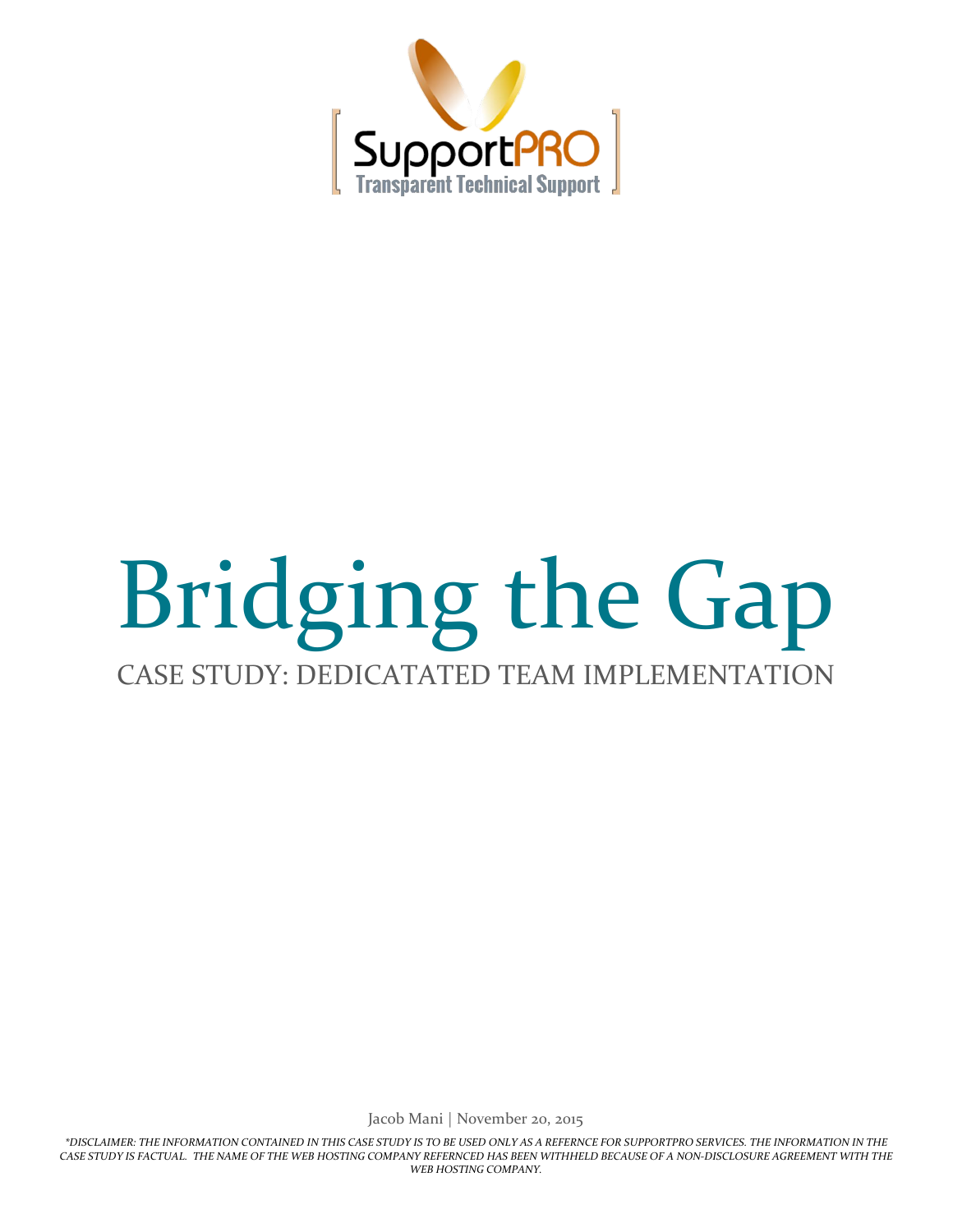

#### **Overview**

SupportPRO recently helped a popular web hosting company to enhance its technical support efforts by providing round-the-clock support to all customer tickets and incoming chats. The web hosting company offers web hosting infrastructure, VPS and Cloud Based Hosting for Businesses and Individuals. They currently serve more than 100,000 international customers. Launched in 2001, and now one of the largest web hosting companies in the world, they needed assistance to meet their growing need of quality technical support. SupportPRO stepped in to provide that support and has helped to not only improve



the quality of their pre-sales and support service, but to also increase efficiency of their business operations.

#### Problem

During the sales process, the web hosting company received feedback from potential clients on how important "after sales support" was to their buying decision when selecting a web hosting company. They came to realize that their support was below the industry standard.

- Most of their tickets had an average response time of 120 minutes and a resolution time of more than 2 hours. This was practically double the time provided by their competitors.
- Their customer retention rate was shown to be only 30% after a 6 month period. Most of their customers left looking for better technical support due to the frustration they felt with the current level of service.
- Their budgetary requirements for support staff were growing. An increase in budget was met with minimal increase in the quality of support.

It was clear that a professional firm which concentrated on this type of service was required. If this problem could be solved with support at or above the industry standards, sales would increase and the customer retention rate would increase exponentially. Additionally, they found their support costs could be reduced by a considerable margin if the support effort was moved to an outside firm who specialized in this type of service.

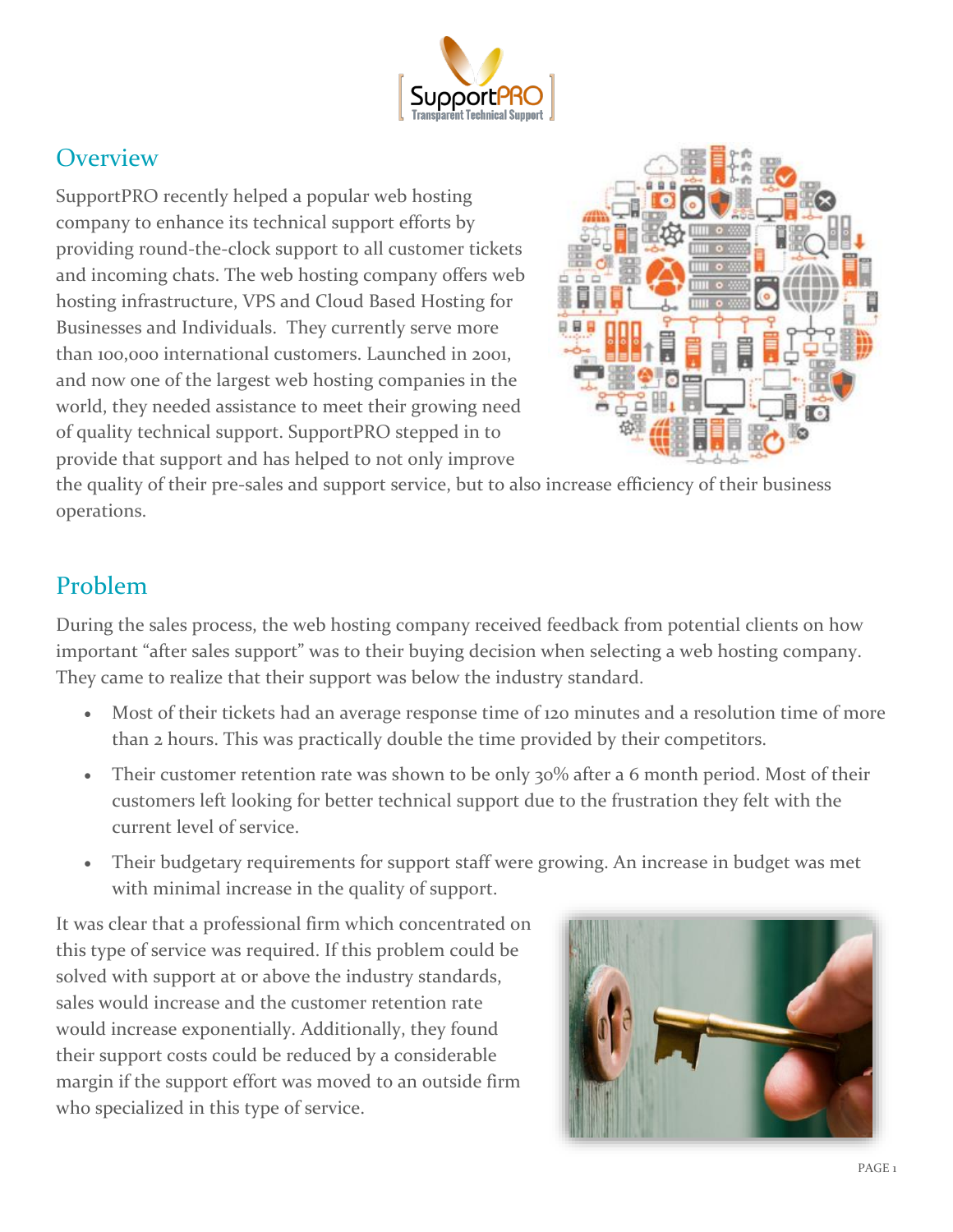

## Solution Provided By SupportPRO - Dedicated Team Support

SupportPRO understood the goals of the web hosting company precisely and began preparations to handle the majority of their support needs. For four weeks, the account managers and team leads trained the technicians who were meticulously chosen to work with their end clients. Using a simulated live environment, the technicians answered live chats and handled various levels of tickets that were submitted previously by actual clients. This provided the highest level of experience to the technicians to prepare them for real life scenarios.

The technicians were given additional training beyond their technical credentials. They received courses on business communication skills, introductions to the business operations of the web hosting company model, and further training on emergency support skills and escalation procedures.

The technicians were put to work for the Web Hosting Company in rotating shifts which covered 24 hours a day. **Team averages were more than 400 tickets being handled per month and more than 100 chats attended daily.** 

#### Results

The web hosting company introduced SupportPRO technicians into their support system alongside their existing technicians. The standard SLA provided by SupportPRO includes a 30 minute response time. This increase in timely support made an immediate improvement, especially compared to their old process. **Within 30 days, the customer retention rate increased by more than 35%.** The average response and resolution time dropped by more than the web hosting company had predicted was feasible in their projections.

Currently, SupportPRO continues to support this company and the team has been active for more than two years. Business analytics clearly show that the attention to detail provided by the SupportPRO technicians and the advanced training were the defining characteristics of the increase of overall client satisfaction for the web hosting company.